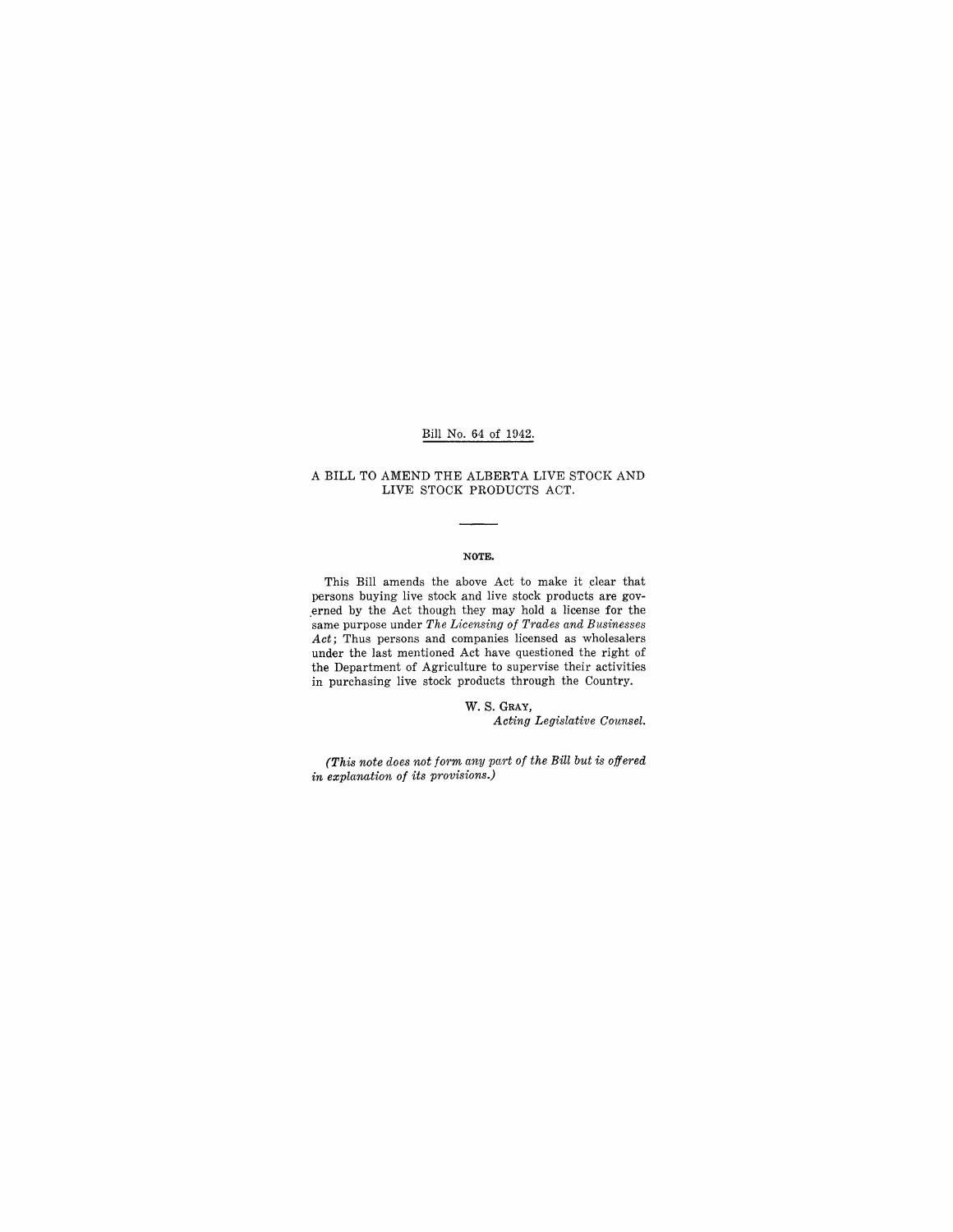## **BILL**

### No. 64 of 1942.

## An Act to amend The Alberta Live Stock and Live Stock Products Act.

#### *(Assented to* , 1942.)

**HIS MAJESTY,** by and with the advice and consent of the Legislative Assembly of the Province of Alberta, enacts as follows:

**1.** This Act may be cited as "The Alberta Live Stock and Live Stock Products Act Amendment Act, 1942."

**2.** The Alberta Live Stock and Live Stock Products Act, being chapter 61 of the Statutes of Alberta, 1936, is hereby amended as to section 3 by inserting in paragraph  $(b)$  thereof immediately after the words "may be", in

**3.** The said Act is further amended as to section 3a by striking out the words "not being persons licensing of respect of such business pursuant to The Licensing of Trades and Businesses Act", where they occur in lines 4

**4.** This Act shall come into force on the day upon which it is assented to.